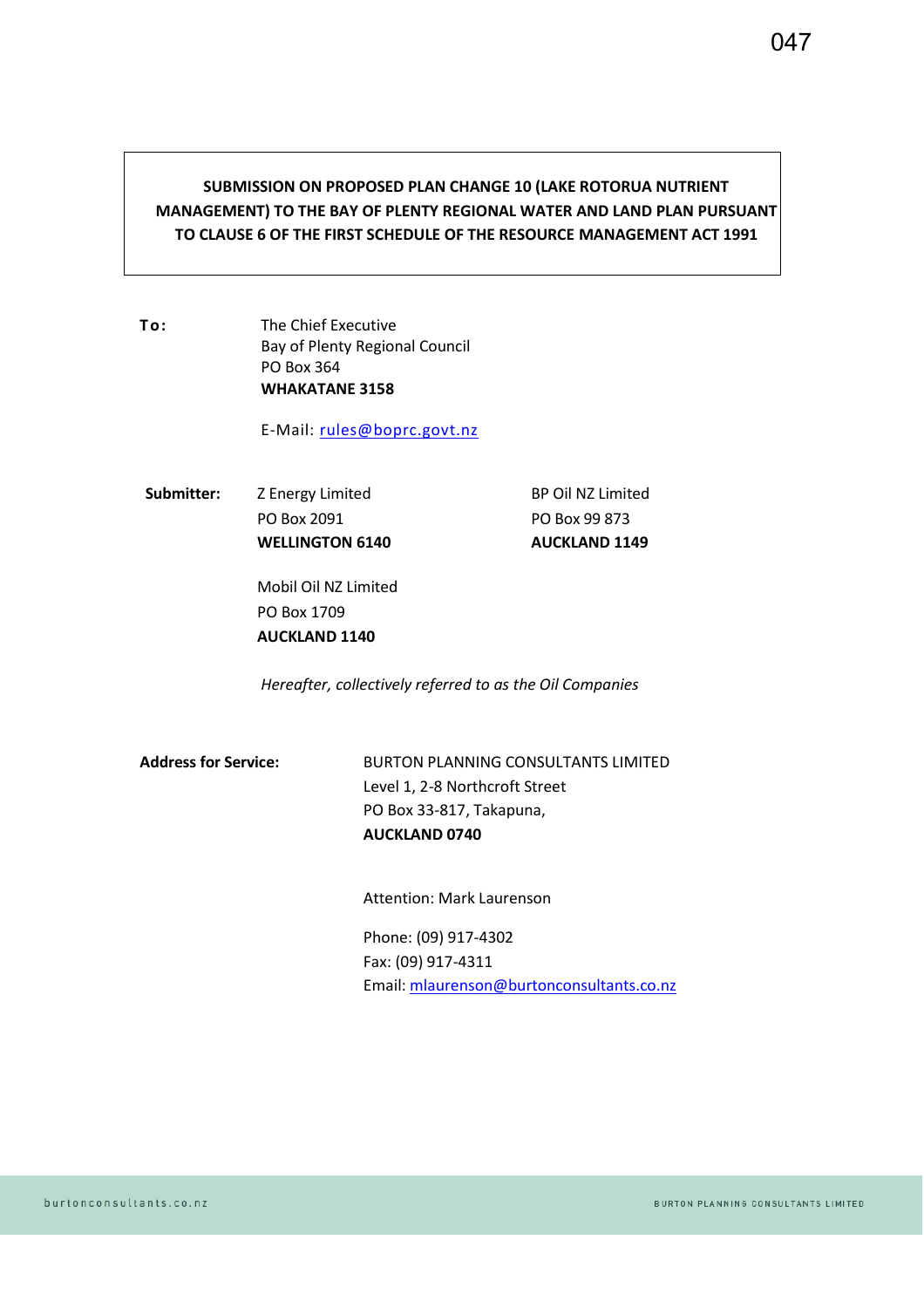- 1. The Oil Companies receive, store and distribute refined petroleum products. The Oil Companies have commercial, shore and marine based storage facilities and are also owners of retail outlets and suppliers of petroleum products to individually owned retail outlets.
- 2. Increasingly, service stations and truck stops supply diesel exhaust fluid (*DEF*) which is used to enable heavy vehicles to meet new emission standards. DEF is carried in dedicated tanks on vehicles (separate to fuel) and is injected into exhaust gases to convert nitrogen oxides into harmless nitrogen gas and water vapour.
- 3. DEF contains nitrogen in the form of urea. Mitigation measures, for instance appropriate drains with shut off valves, are therefore typically required at sites where DEF is available to appropriately minimise risk associated with the storage and any potential spills.
- 4. The comments on these provisions are therefore focused on the key issues to the Oil Companies as they relate to discharges from areas outside the rural zones.

#### **B. THE SPECIFIC PROVISIONS OF THE PROPOSED PLAN CHANGE THAT THE OIL COMPANIES SUBMISSION RELATES TO ARE SUMMARISED AS FOLLOWS:**

- 5. The submission relates primarily to the intended application of the proposed Plan Change 10 (*PC10*) provisions with corresponding comments addressing the title of the proposed plan change, the introductory text and the accompanying maps. The submission also addresses the proposed consequential amendments to the Operative Regional Water and Land Plan (*RWLP*) resulting from proposed PC10.
- 6. The specific provisions submitted on, the rationale for the Oil Companies' submission on each of these matters, and the relief sought is contained in the following schedules.
- 7. In addition to the specific outcomes sought in the attached Schedules, the following general relief is sought:
	- a) Achieve the purpose and principles of the Resource Management Act 1991 (RMA) and consistency with the relevant provisions in Sections 6 - 8 RMA;
	- b) Assist the Council to carry out its functions of achieving the integrated management of the effect of the use, development or protection of land;
	- c) Meet the requirements of the statutory tests in section 32 of the RMA;
	- d) Address, as relevant, the considerations identified by the Environment Court for planning instruments in decisions such as Long Bay-Okura Great Park Society Inc v North Shore City Council (and subsequent case law);
	- e) Avoid, remedy or mitigate any relevant and identified environmental effects;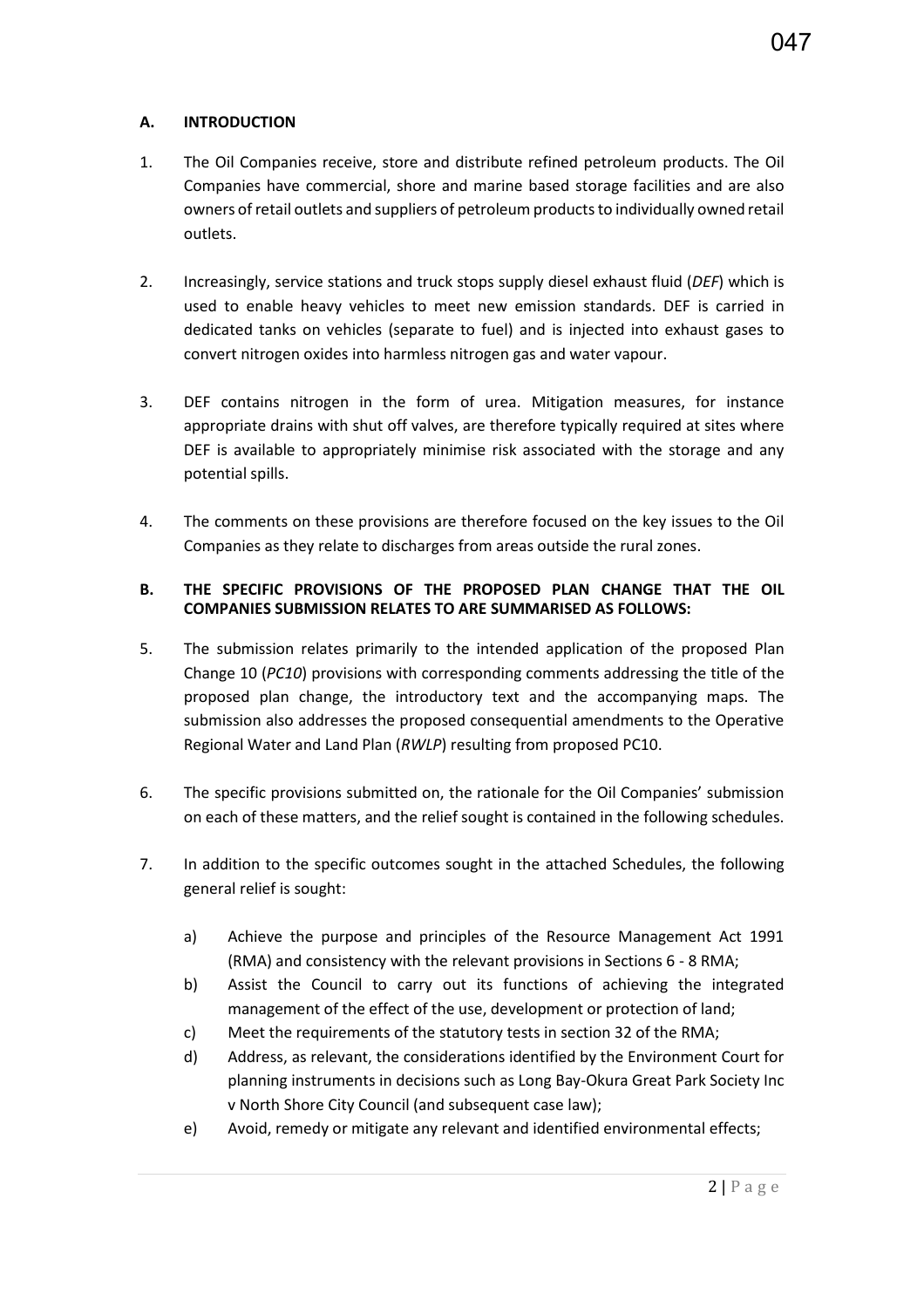- f) Make any consequential relief as required to give effect to this submission, including any consequential relief required in any other sections of the Proposed Plan Change that are not specifically subject of this submission but are required to ensure a consistent approach is taken throughout the document; and
- g) Any other relief required to give effect to the issues raised in this submission.

### **C. THE OIL COMPANIES WISH TO BE HEARD IN SUPPORT OF THIS SUBMISSION**

- **D. IF OTHERS MAKE A SIMILAR SUBMISSION, THE OIL COMPANIES WOULD BE PREPARED TO CONSIDER PRESENTING A JOINT CASE AT ANY HEARING.**
- **E. THE OIL COMPANIES COULD NOT GAIN AN ADVANTAGE IN TRADE COMPETITION THROUGH THIS SUBMISSION.**
- **F. THE OIL COMPANIES ARE DIRECTLY AFFECTED BY AN EFFECT OF THE SUBJECT MATTER OF THE SUBMISSION THAT—**
	- **(i) ADVERSELY AFFECTS THE ENVIRONMENT; AND**
	- **(ii) DOES NOT RELATE TO TRADE COMPETITION OR THE EFFECTS OF TRADE COMPETITION**.

Signed on and behalf of Z Energy Limited, BP Oil NZ Limited and Mobil Oil NZ Ltd

Mann

………………………………………………………………………………..

Mark Laurenson Senior Planner

*Dated this day of 27 April 2016*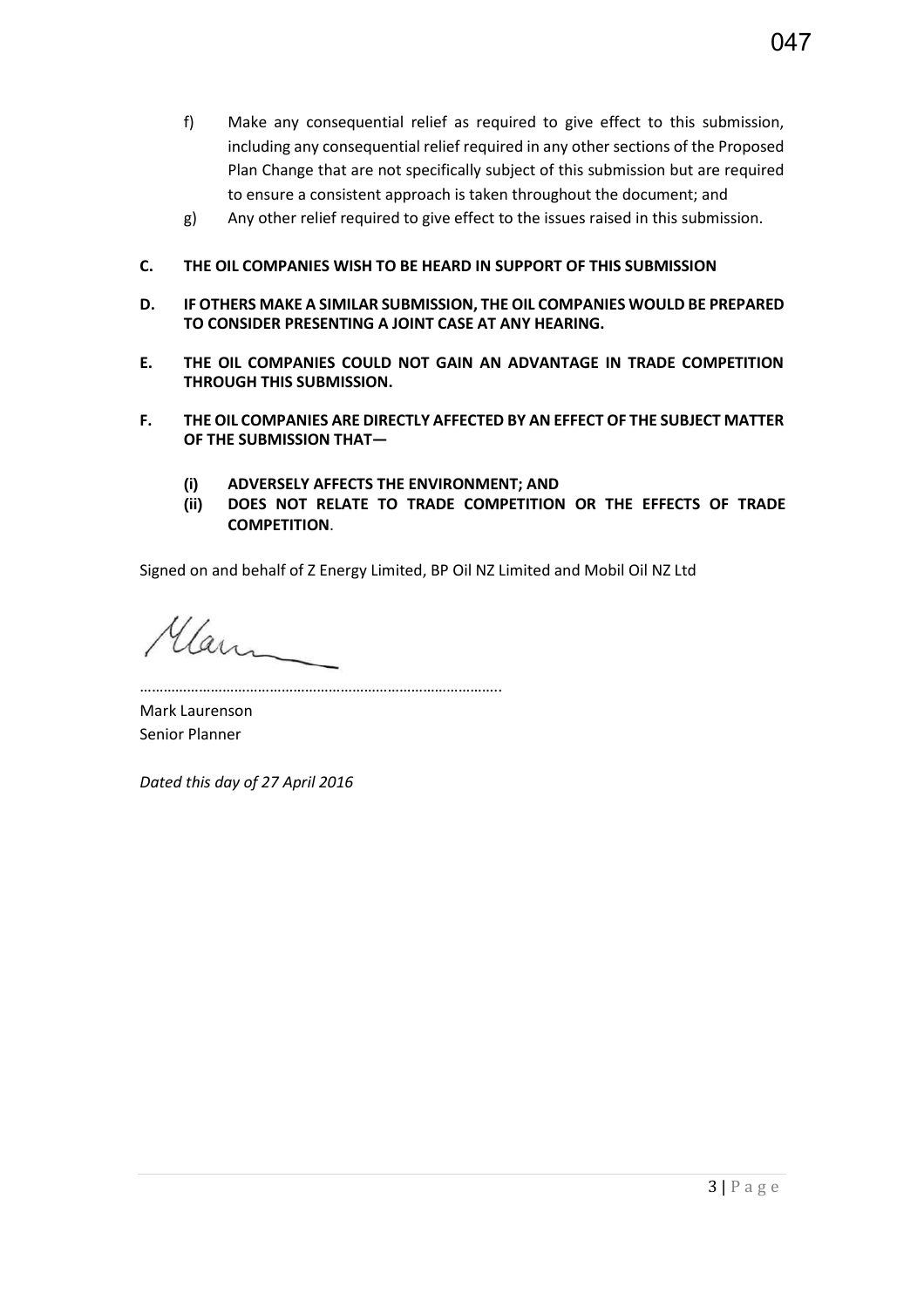## **SCHEDULE ONE PC10 - PART II INTRODUCTION**

#### **A. The specific part of PC10 that is subject of this submission is:**

- The name of the plan change, which is opposed in part
- Introductory text, which is supported in part
- Map LR1, which is supported in part

#### **B. The reason for the submission:**

#### *Title*

PC10 is titled Lake Rotorua Nutrient Management. It is however apparent from reviewing the provisions and the Section 32 report and from discussions with Council staff that the plan change is specific to controlling nitrogen loading in identified rural land in the Lake Rotorua groundwater catchment.

Plan users would be better able to identify whether the provisions of PC10 are relevant to a particular activity if it was more accurately titled Nutrient Management - Lake Rotorua Groundwater Catchment (Rural zones).

#### *Introduction*

The above amendment should be further reinforced at paragraph 1 of the introductory text which as notified states:

*These plan change provisions apply to the Lake Rotorua groundwater catchment, as shown in Map LR1.*

In light of the intended application of these provisions to rural zones only, the following revisions to the introductory text would be appropriate (additions are underlined and italicised):

*These plan change provisions only apply to particular rural areas of the Lake Rotorua groundwater catchment, as shown in Map LR1. These provisions do not apply to the balance of the catchment.* 

#### *Map LR1*

Corresponding amendments to Map LR1 are also proposed. As notified, Map LR1 is titled Lake Rotorua Nutrient Management – Groundwater Catchment Boundary and Rural Land. The perimeter of the Lake Rotorua catchment is outlined in blue with rural land identified by a green overlay. Small areas of rural land not subject to the rules are also delineated with the accompanying legend establishing that they are not affected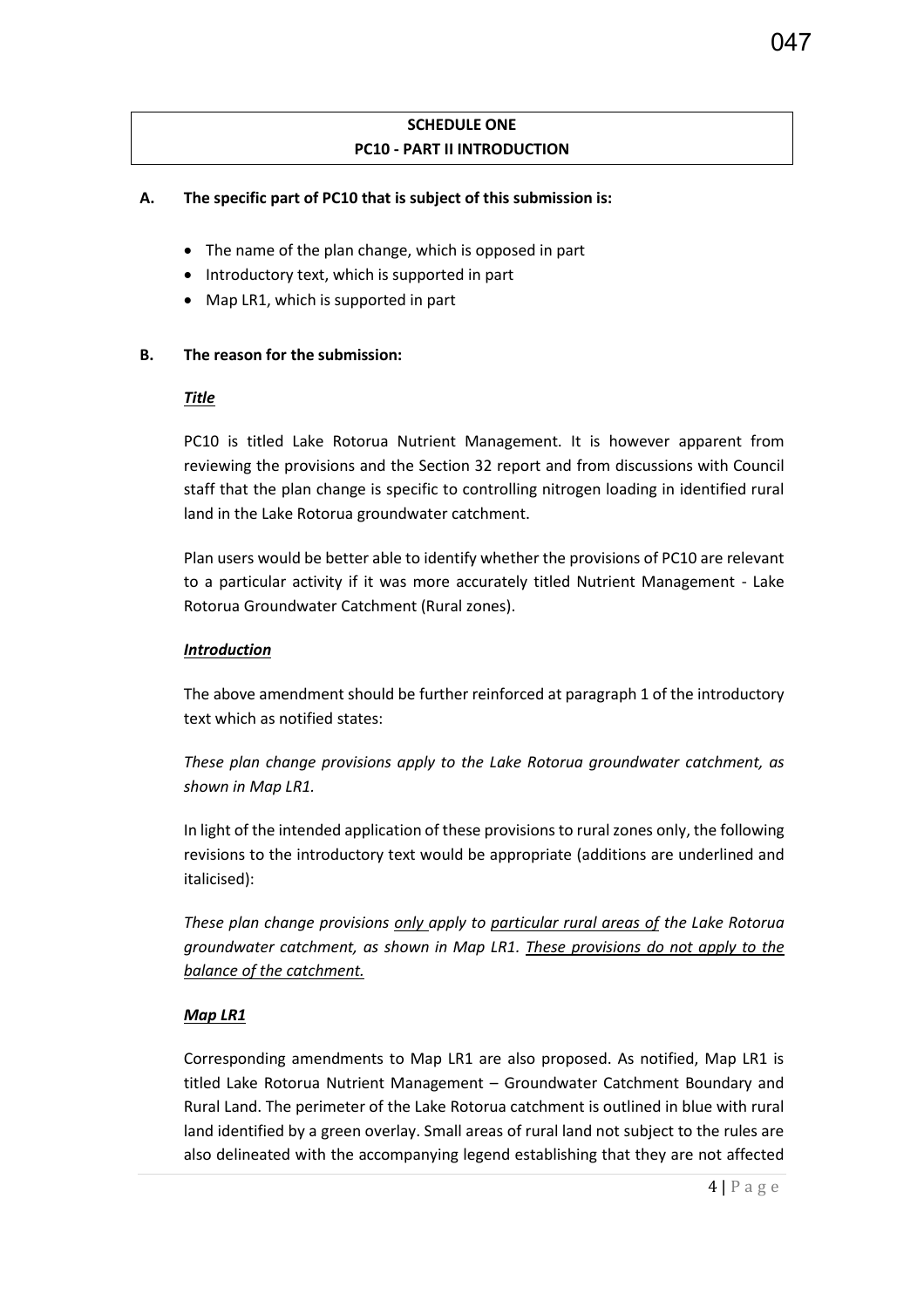by the proposed rules. No such overlay is provided for urban areas within the catchment. It is therefore not explicitly clear that the provisions do not apply to the areas within the Lake Rotorua Groundwater Catchment Boundary that are not identified by an overlay.

To show that areas outside the mapped rural overlays are excluded from these provisions it is proposed that a new overlay be created titled 'Urban land not subject to Lake Rotorua Nutrient Management Rules' and that it applies to the balance of areas not otherwise identified by the rural overlays.

- **C. Relief sought** *(Additions are underlined and italicised with deletions in strikethrough)*
- **1.** Rename the plan change Nutrient Management Lake Rotorua Groundwater Catchment (Rural zones) to better reflect the intended application of the provisions.
- **2.** Amend paragraph 1 of the introduction to better reflect the intended application of the provisions. The following wording is proposed but alternative wording may achieve the same outcome:

*'These plan change provisions only apply to particular rural areas of the Lake Rotorua groundwater catchment, as shown in Map LR1. These provisions do not apply to the balance of the catchment.* 

- **3.** Amend Map LR1 such that the urban areas are identified by an overlay with a corresponding legend stating that 'urban areas are not subject to Lake Rotorua Nutrient Management Rules'.
- **4.** Adopt any other such relief, including additions, deletions or consequential amendments necessary to give effect to these submissions as a result of the matters raised.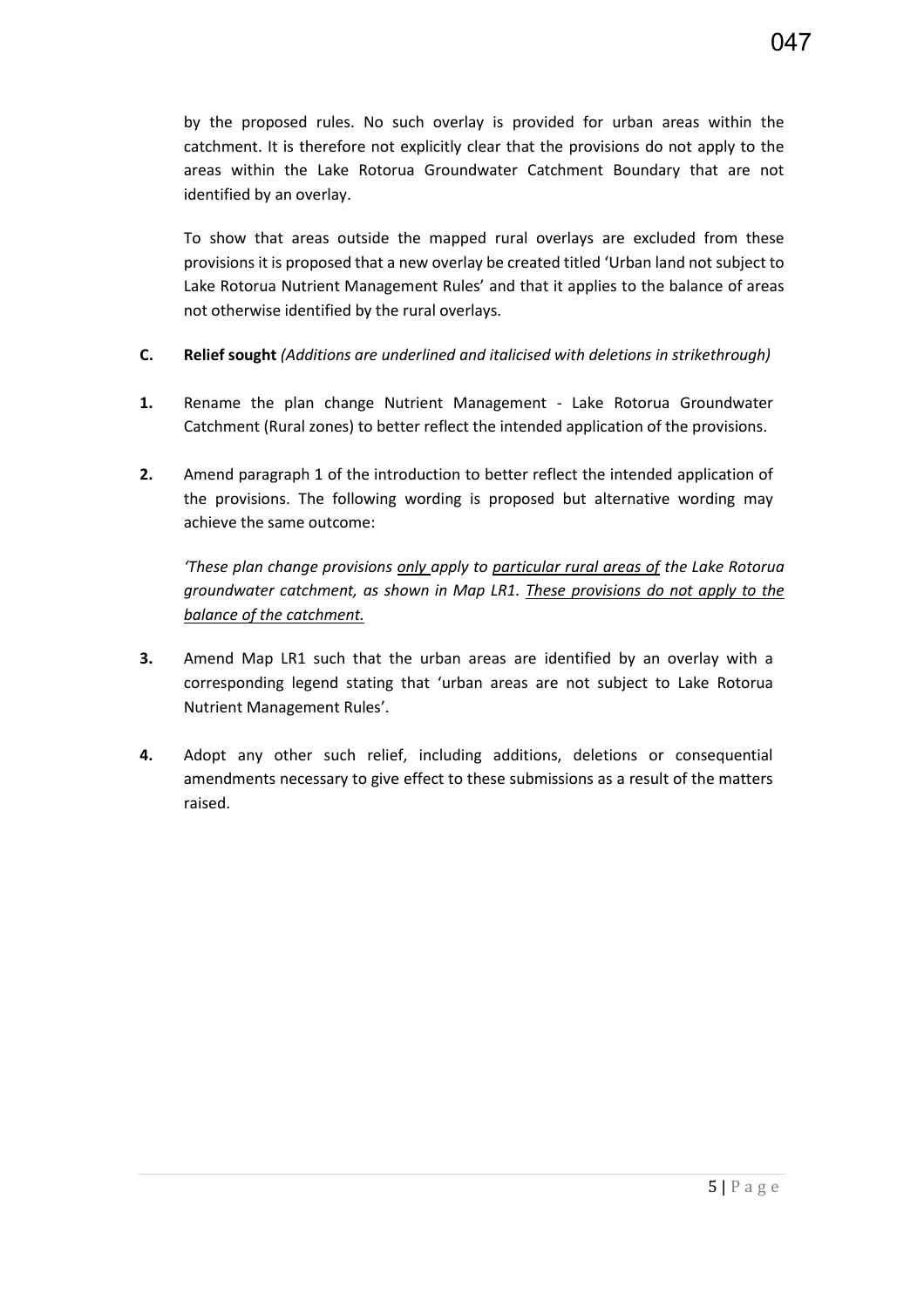## **SCHEDULE TWO CONSEQUENTIAL CHANGES TO THE BAY OF PLENTY REGIONAL WATER AND LAND PLAN**

#### **A. The specific part of PC10 that is subject of this submission is:**

• The approach to referencing PC10 and Lake Rotorua/the Lake Rotorua groundwater catchment in the consequential changes to the RWLP, which is opposed

#### **B. The reason for the submission:**

Amendments are required throughout the document titled 'Consequential changes resulting from Proposed Plan Change 10 (Lake Rotorua Nutrient Management) to the Operative Bay of Plenty Regional Water and Land Plan' to ensure that appropriate provisions remain for activities within the Lake Rotorua catchment not captured by the provisions of PC10.

As set out in Schedule 1, it is understood that the provisions of PC10 are not intended to capture activities in urban areas within the Lake Rotorua groundwater catchment. Therefore, consequential amendments proposed by Council introducing references such as 'excluding Lake Rotorua groundwater catchment' or deleting references to the Lake Rotorua catchment are not appropriate as the changes do not recognise the limited application of the PC10 provisions. Any exclusions relating to the PC10 provisions should be specific to the mapped rural zones in the Lake Rotorua groundwater catchment.

This could be achieved by amending paragraph 9.4 of the consequential changes, as follows:

*9.4 Discharges of Nitrogen or Phosphorous from Land Use and Discharge Activities in the Rotorua Lakes Catchments* 

*1 This section applies to discharges of nitrogen and phosphorous from land use and discharge activities for all of the Rotorua Lakes catchments, excluding identified rural areas of the Lake Rotorua groundwater catchment as shown on Map LR1 addressed . The Lake Rotorua groundwater catchment is now covered as a result of a Plan Change 10, in Part II LR and Part III LR of this Regional Plan.* 

## *2 References to Lake Rotorua, where no longer relevant have been struck as follows Lake Rotorua*

There are a number of other similar references which require amendment, including the title of Table 36 which should be amended as follows: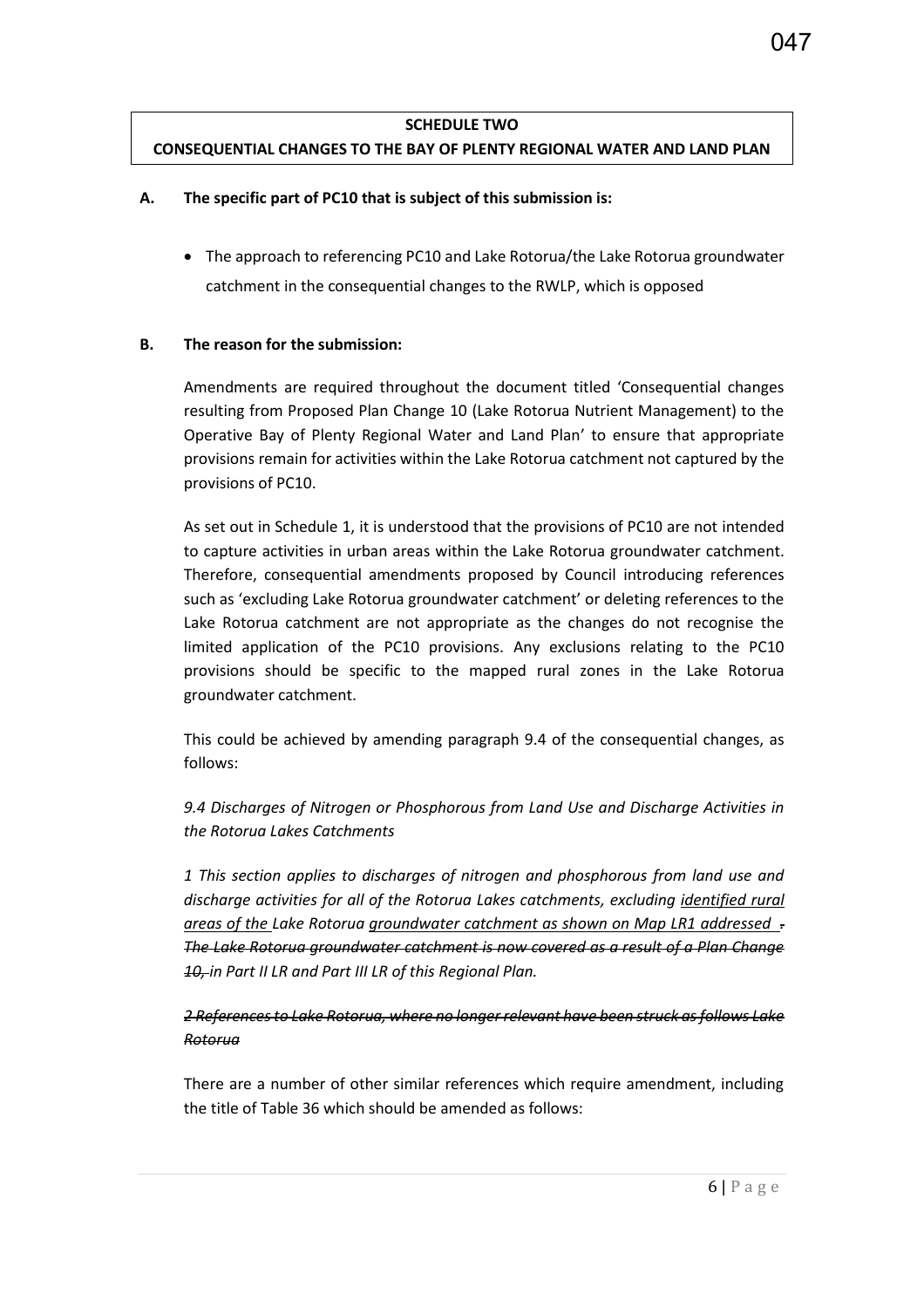# *Table 36 – Rules in Rotorua Lakes (excluding identified rural areas of the Lake Rotorua groundwater catchment as shown on Map LR1).*

Similar amendments are required throughout the document to ensure that provisions continue to apply to activities in urban areas of the Lake Rotorua groundwater catchment which are not captured by PC10. Examples are listed below but the Oil Companies note that this is not a complete list:

- paragraph 3 on page 205 of the RWLP
- paragraph 2 on page 206 of the RWLP
- references to Part III LR at Rule 30A, 32, and 37

To avoid unintended consequences, it is also necessary to reinstate deleted references to Lake Rotorua throughout the provisions. This will ensure that appropriate consenting pathways are retained for activities in urban areas of the Lake Rotorua groundwater catchment. For instance, a new DEF installation at a truck stop in the Lake Rotorua groundwater catchment may otherwise be interpreted as requiring a regional consent if Rule 11A is not applicable. There is no justification for such an approach which appears to be an unintended consequence of PC10.

- **C. Relief sought** *(Additions are italicised and underlined with deletions in strikethrough)*
- **6.** Amend Section 9.4 to better reflect the intended application of the provisions. The following wording is proposed but alternative wording may achieve the same outcome:

*9.4 Discharges of Nitrogen or Phosphorous from Land Use and Discharge Activities in the Rotorua Lakes Catchments* 

*1 This section applies to discharges of nitrogen and phosphorous from land use and discharge activities for all of the Rotorua Lakes catchments, excluding identified rural areas of the Lake Rotorua groundwater catchment as shown on Map LR1 addressed . The Lake Rotorua groundwater catchment is now covered as a result of a Plan Change 10, in Part II LR and Part III LR of this Regional Plan.* 

## *2 References to Lake Rotorua, where no longer relevant have been struck as follows Lake Rotorua*

**7.** Redraft the amendments in the 'Consequential changes resulting from Proposed Plan Change 10 (Lake Rotorua Nutrient Management) to the Operative Bay of Plenty Regional Water and Land Plan' to recognise that the PC10 provisions only apply to particular rural areas within the Lake Rotorua groundwater catchment and to ensure that appropriate provisions are retained for activities within the Lake Rotorua groundwater catchment not captured by the provisions of PC10.